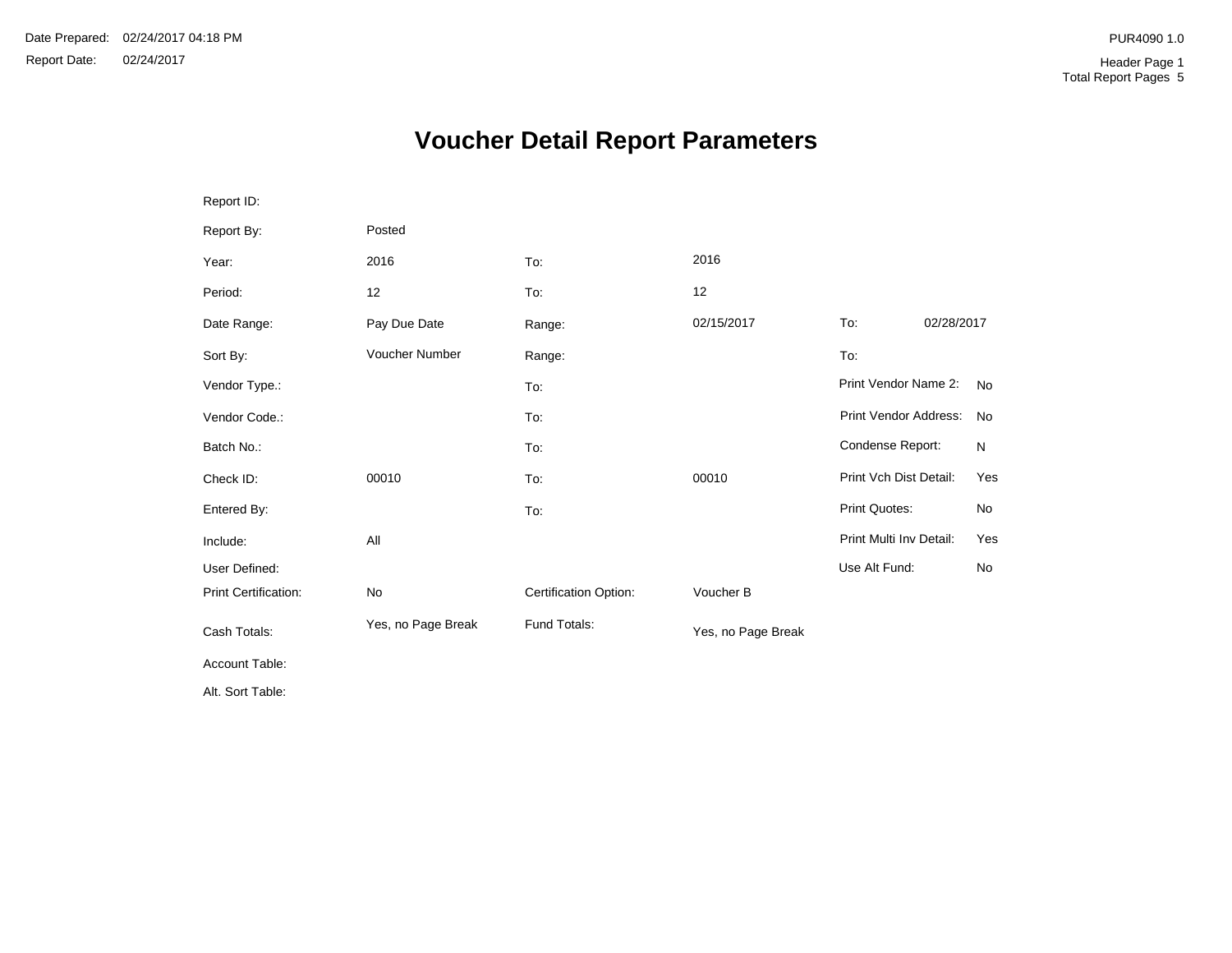Report Date: 02/24/2017

#### **TOWN OF OSSINING**

### **Voucher Detail Report**

| Voucher No.                                | <b>Stub-Description</b>             |                                       |                                        | <b>Vendor Code</b>       |                | <b>Vendor Name</b> |                                               |    |                                           | Voucher Amt. |                                        | Pay Due          | Approved                          |
|--------------------------------------------|-------------------------------------|---------------------------------------|----------------------------------------|--------------------------|----------------|--------------------|-----------------------------------------------|----|-------------------------------------------|--------------|----------------------------------------|------------------|-----------------------------------|
| <b>Voucher Date</b><br><b>Invoice Date</b> | <b>Batch</b><br><b>Invoice No.</b>  | Req. No.<br><b>Recur Months</b>       | Req. Date<br><b>Refund Year</b>        | PO No.<br><b>Taxable</b> |                | PO Date<br>Ref No  | Ordered By<br><b>Approved By</b>              |    | Fisc Year Check ID<br>Period Contract No. |              | <b>Check No. Check Date</b><br>Disc. % | <b>Non Disc.</b> | <b>Cash Account</b><br>Disc. Amt. |
| 20162755                                   |                                     | SUPPLIES FOR PARKS DEPARTMENT         |                                        | 0000130027               |                |                    | MELROSE LUMBER CO., INC.                      |    |                                           | 61.31        |                                        | 02/28/2017       |                                   |
| 02/13/2017                                 |                                     |                                       |                                        |                          |                |                    |                                               |    | 2016 00010                                |              |                                        |                  | 0200.0000.0000                    |
|                                            |                                     |                                       |                                        |                          |                |                    |                                               | 12 |                                           |              | 0.00                                   | 0.00             | 0.00                              |
| <b>Multi Inv Num</b>                       |                                     | <b>Multi Inv Date</b>                 |                                        | Multi Inv Amt.           |                |                    | <b>Multi Inv Stub Desc</b>                    |    |                                           |              |                                        |                  |                                   |
| A181694                                    |                                     | 12/28/2016                            |                                        | 39.42                    |                |                    | <b>COLOR TESTER SAMPLE BOARD (X18)</b>        |    |                                           |              |                                        |                  |                                   |
| A181644                                    |                                     | 12/27/2016                            |                                        | 21.89                    |                |                    | BRUSH (X5) AND COLOR TESTER SAMPLE BOARD (X6) |    |                                           |              |                                        |                  |                                   |
| <b>Detail Item</b><br>$\overline{1}$       | <b>Item Description</b>             |                                       |                                        |                          | <b>Taxable</b> |                    | <b>Quantity Unit</b><br>-1                    |    | <b>Unit Cost</b>                          | Ext. Cost    | Disc. %                                | Non Disc.        | Disc. Amt.                        |
|                                            | <b>Account No.</b>                  | SUPPLIES FOR PARKS DEPARTMENT         | <b>Account Description</b>             |                          | <b>Note</b>    |                    |                                               |    | 61.3100                                   | 61.31        | 0.00<br>Percent                        | 0.00             | 0.00<br>Amount                    |
|                                            | 010.7110.0419                       |                                       | MAINT./REPAIR                          |                          |                |                    |                                               |    |                                           |              | 100.00                                 |                  | 61.31                             |
| 20162756                                   |                                     | ADDING VEHICLES TO POLICY FOR 2016    |                                        | 0000050043               |                |                    | EIFERT, FRENCH & KETCHUM                      |    |                                           | 1,068.40     |                                        | 02/28/2017       |                                   |
| 02/16/2017                                 |                                     |                                       |                                        |                          |                |                    |                                               |    | 2016 00010                                |              |                                        |                  | 0200.0000.0000                    |
|                                            |                                     |                                       |                                        |                          |                |                    |                                               | 12 |                                           |              | 0.00                                   | 0.00             | 0.00                              |
| <b>Multi Inv Num</b>                       |                                     | <b>Multi Inv Date</b>                 |                                        | Multi Inv Amt.           |                |                    | <b>Multi Inv Stub Desc</b>                    |    |                                           |              |                                        |                  |                                   |
| 74813                                      |                                     | 01/14/2016                            |                                        | 79.30                    |                | <b>GMC SIERRA</b>  |                                               |    |                                           |              |                                        |                  |                                   |
| 75578                                      |                                     | 05/11/2016                            |                                        | 989.10                   |                |                    | 2003 JEEP & FORD F350 DUMP                    |    |                                           |              |                                        |                  |                                   |
| <b>Detail Item</b>                         | <b>Item Description</b>             |                                       |                                        |                          | <b>Taxable</b> |                    | <b>Quantity Unit</b>                          |    | <b>Unit Cost</b>                          | Ext. Cost    | Disc. %                                | Non Disc.        | Disc. Amt.                        |
| $\overline{1}$                             |                                     | ADDING VEHICLES TO POLICY FOR 2016    |                                        |                          |                |                    |                                               |    | 1,068.4000                                | 1,068.40     | 0.00                                   | 0.00             | 0.00                              |
|                                            | <b>Account No.</b>                  |                                       | <b>Account Description</b>             |                          | <b>Note</b>    |                    |                                               |    |                                           |              | <b>Percent</b>                         |                  | Amount                            |
|                                            | 031.1910.0468                       |                                       | AUTO INSURANCE                         |                          |                |                    |                                               |    |                                           |              |                                        |                  | 79.30                             |
|                                            | 010.1910.0468                       |                                       | AUTO                                   |                          |                |                    |                                               |    |                                           |              |                                        |                  | 989.10                            |
| 20162757                                   |                                     | ADDITIONAL VERIZON CHARGES, 4/28-5/27 |                                        | 0000150028               |                |                    | <b>VILLAGE OF OSSINING</b>                    |    |                                           | 1.53         |                                        | 02/28/2017       |                                   |
| 02/16/2017                                 |                                     |                                       |                                        |                          |                |                    |                                               |    | 2016 00010                                |              |                                        |                  | 0200.0000.0000                    |
| 12/19/2016                                 | 2016200014484                       |                                       |                                        |                          |                |                    |                                               | 12 |                                           |              | 0.00                                   | 0.00             | 0.00                              |
| <b>Detail Item</b>                         | <b>Item Description</b>             |                                       |                                        |                          | <b>Taxable</b> |                    | <b>Quantity Unit</b>                          |    | <b>Unit Cost</b>                          | Ext. Cost    | Disc. %                                | Non Disc.        | Disc. Amt.                        |
| -1                                         |                                     | ADDITIONAL VERIZON CHARGES, 4/28-5/27 |                                        |                          |                |                    |                                               |    | 1.5300                                    | 1.53         | 0.00                                   | 0.00             | 0.00                              |
|                                            | <b>Account No.</b>                  |                                       | <b>Account Description</b>             |                          | <b>Note</b>    |                    |                                               |    |                                           |              | <b>Percent</b>                         |                  | Amount                            |
|                                            | 010.1650.0438                       |                                       | PHONE, WEB SERVICES                    |                          |                |                    |                                               |    |                                           |              | 100.00                                 |                  | 1.53                              |
| 20162759                                   |                                     | MEDICAL SUPPLIES RESTOCK- CEMETERY    |                                        | 0000701490               |                |                    | CINTAS CORPORATION #2                         |    |                                           | 150.83       |                                        | 02/28/2017       |                                   |
| 02/16/2017                                 |                                     |                                       |                                        |                          |                |                    |                                               |    | 2016 00010                                |              |                                        |                  | 0200.0000.0000                    |
| 10/14/2016                                 | 5006265069                          |                                       |                                        | M                        |                |                    |                                               | 12 |                                           |              | 0.00                                   | 0.00             | 0.00                              |
| <b>Detail Item</b>                         | <b>Item Description</b>             |                                       |                                        |                          | <b>Taxable</b> |                    | <b>Quantity Unit</b>                          |    | <b>Unit Cost</b>                          | Ext. Cost    | Disc. %                                | Non Disc.        | Disc. Amt.                        |
| -1                                         |                                     | MEDICAL SUPPLIES RESTOCK- CEMETERY    |                                        |                          | M              |                    | 1                                             |    | 150.8300                                  | 150.83       | 0.00                                   | 0.00             | 0.00                              |
|                                            | <b>Account No.</b><br>032.8810.0401 |                                       | <b>Account Description</b><br>SUPPLIES |                          | <b>Note</b>    |                    |                                               |    |                                           |              | <b>Percent</b>                         |                  | <b>Amount</b><br>150.83           |
|                                            |                                     |                                       |                                        |                          |                |                    |                                               |    |                                           |              |                                        |                  |                                   |
| 20162760                                   |                                     |                                       | REVALUATION- INSTALLMENT TWENTY SEVEN  | 0000701279               |                |                    | TYLER TECHNOLOGIES, INC.                      |    |                                           | 14,236.00    |                                        | 02/28/2017       |                                   |
| 02/16/2017<br>06/09/2016                   | 060-5426                            |                                       |                                        |                          |                |                    |                                               | 12 | 2016 00010                                |              | 0.00                                   | 0.00             | 0200.0000.0000<br>0.00            |
|                                            |                                     |                                       |                                        |                          |                |                    |                                               |    |                                           |              |                                        |                  |                                   |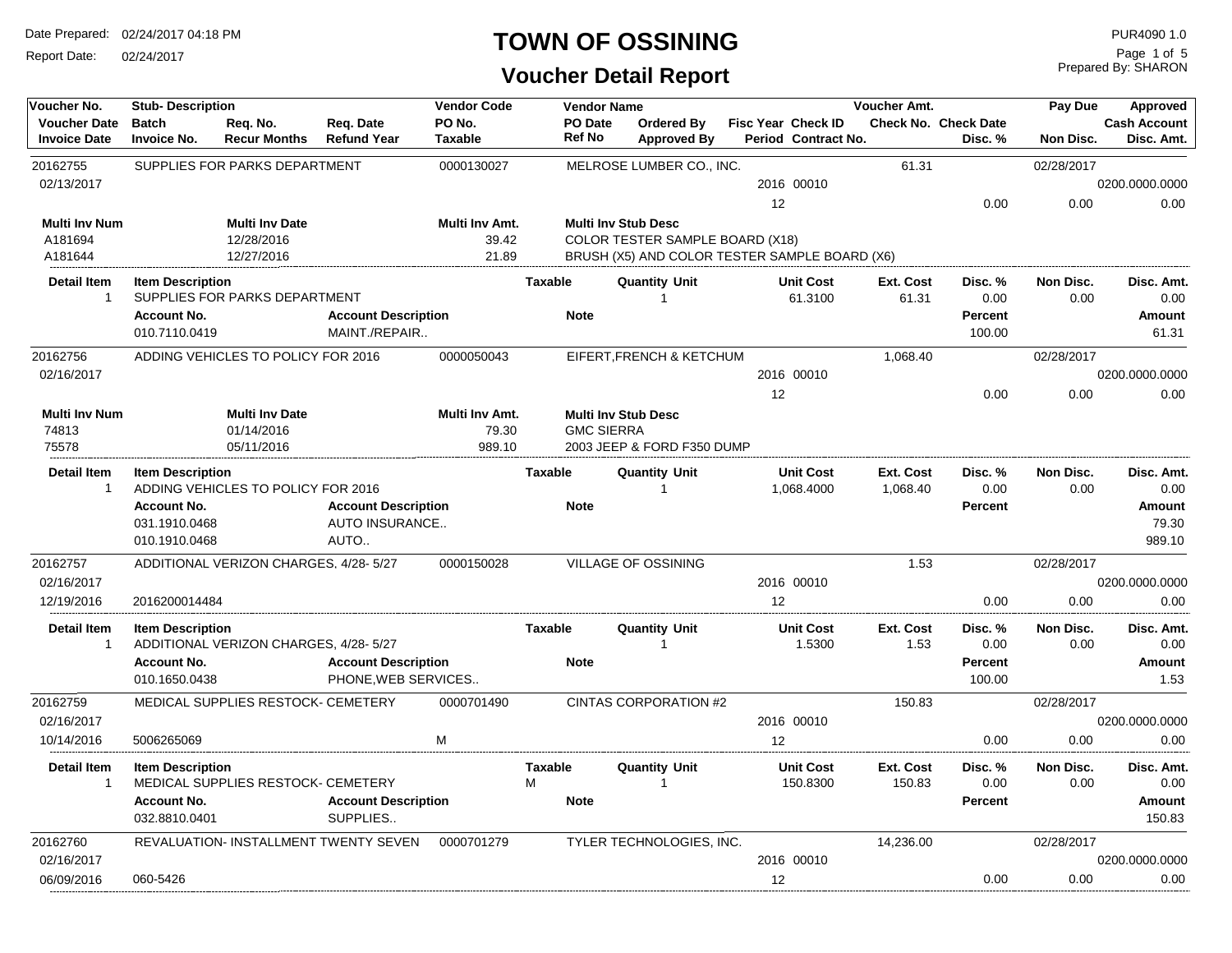Report Date: 02/24/2017

### **TOWN OF OSSINING**

**Voucher Detail Report**

Prepared By: SHARON Page 2 of 5

| Voucher No.                                | <b>Stub- Description</b>                                       |                                       |                                                                                                             | <b>Vendor Code</b>       |                               | <b>Vendor Name</b> |                                         |                                                  | <b>Voucher Amt.</b>          |                                             | Pay Due                  | Approved                                         |
|--------------------------------------------|----------------------------------------------------------------|---------------------------------------|-------------------------------------------------------------------------------------------------------------|--------------------------|-------------------------------|--------------------|-----------------------------------------|--------------------------------------------------|------------------------------|---------------------------------------------|--------------------------|--------------------------------------------------|
| <b>Voucher Date</b><br><b>Invoice Date</b> | <b>Batch</b><br><b>Invoice No.</b>                             | Reg. No.<br><b>Recur Months</b>       | Req. Date<br><b>Refund Year</b>                                                                             | PO No.<br><b>Taxable</b> | <b>Ref No</b>                 | PO Date            | <b>Ordered By</b><br><b>Approved By</b> | <b>Fisc Year Check ID</b><br>Period Contract No. |                              | <b>Check No. Check Date</b><br>Disc. %      | Non Disc.                | <b>Cash Account</b><br>Disc. Amt.                |
| 20162760                                   |                                                                |                                       | REVALUATION- INSTALLMENT TWENTY SEVEN                                                                       | 0000701279               |                               |                    | TYLER TECHNOLOGIES, INC.                |                                                  |                              |                                             |                          |                                                  |
| <b>Detail Item</b><br>$\overline{1}$       | <b>Item Description</b><br><b>Account No.</b><br>037.1355.2187 |                                       | <b>REVALUATION- INSTALLMENT TWENTY SEVEN</b><br><b>Account Description</b><br>TOWN-WIDE REVALUATION PROJECT |                          | <b>Taxable</b><br><b>Note</b> |                    | <b>Quantity Unit</b><br>$\mathbf{1}$    | <b>Unit Cost</b><br>14,236.0000                  | Ext. Cost<br>14,236.00       | Disc. %<br>0.00<br>Percent<br>100.00        | Non Disc.<br>0.00        | Disc. Amt.<br>0.00<br><b>Amount</b><br>14,236.00 |
| 20162761                                   |                                                                | REVALUATION- INSTALLMENT TWENTY EIGHT |                                                                                                             | 0000701279               |                               |                    | TYLER TECHNOLOGIES, INC.                |                                                  | 4,852.00                     |                                             | 02/28/2017               |                                                  |
| 02/16/2017                                 |                                                                |                                       |                                                                                                             |                          |                               |                    |                                         | 2016 00010                                       |                              |                                             |                          | 0200.0000.0000                                   |
| 07/05/2016                                 | 060-5571                                                       |                                       |                                                                                                             |                          |                               |                    |                                         | 12                                               |                              | 0.00                                        | 0.00                     | 0.00                                             |
| <b>Detail Item</b><br>$\overline{1}$       | <b>Item Description</b><br><b>Account No.</b><br>037.1355.2187 | REVALUATION- INSTALLMENT TWENTY EIGHT | <b>Account Description</b><br>TOWN-WIDE REVALUATION PROJECT                                                 |                          | <b>Taxable</b><br><b>Note</b> |                    | <b>Quantity Unit</b><br>-1              | <b>Unit Cost</b><br>4,852.0000                   | <b>Ext. Cost</b><br>4,852.00 | Disc. %<br>0.00<br><b>Percent</b><br>100.00 | Non Disc.<br>0.00        | Disc. Amt.<br>0.00<br><b>Amount</b><br>4,852.00  |
| 20162762                                   |                                                                | REVALUATION- INSTALLMENT TWENTY NINE  |                                                                                                             | 0000701279               |                               |                    | TYLER TECHNOLOGIES, INC.                |                                                  | 2,546.00                     |                                             | 02/28/2017               |                                                  |
| 02/16/2017                                 |                                                                |                                       |                                                                                                             |                          |                               |                    |                                         | 2016 00010                                       |                              |                                             |                          | 0200.0000.0000                                   |
| 08/10/2016                                 | 060-5795                                                       |                                       |                                                                                                             |                          |                               |                    |                                         | 12                                               |                              | 0.00                                        | 0.00                     | 0.00                                             |
| <b>Detail Item</b><br>-1                   | <b>Item Description</b>                                        | REVALUATION- INSTALLMENT TWENTY NINE  |                                                                                                             |                          | Taxable                       |                    | <b>Quantity Unit</b>                    | <b>Unit Cost</b><br>2,546.0000                   | Ext. Cost<br>2,546.00        | Disc. %<br>0.00                             | Non Disc.<br>0.00        | Disc. Amt.<br>0.00                               |
|                                            | <b>Account No.</b><br>037.1355.2187                            |                                       | <b>Account Description</b><br>TOWN-WIDE REVALUATION PROJECT                                                 |                          | <b>Note</b>                   |                    |                                         |                                                  |                              | Percent<br>100.00                           |                          | <b>Amount</b><br>2.546.00                        |
| 20162774                                   |                                                                | STREET LIGHT REPAIR, 10/16-12/16      |                                                                                                             | 0000150028               |                               |                    | <b>VILLAGE OF OSSINING</b>              |                                                  | 224.65                       |                                             | 02/28/2017               |                                                  |
| 02/23/2017                                 |                                                                |                                       |                                                                                                             |                          |                               |                    |                                         | 2016 00010                                       |                              |                                             |                          | 0200.0000.0000                                   |
| 12/31/2016                                 | 2016200014552                                                  |                                       |                                                                                                             |                          |                               |                    |                                         | 12                                               |                              | 0.00                                        | 0.00                     | 0.00                                             |
| <b>Detail Item</b><br>$\overline{1}$       | <b>Item Description</b>                                        | STREET LIGHT REPAIR, 10/16-12/16      |                                                                                                             |                          | Taxable                       |                    | <b>Quantity Unit</b><br>-1              | <b>Unit Cost</b><br>224.6500                     | Ext. Cost<br>224.65          | Disc. %<br>0.00                             | Non Disc.<br>0.00        | Disc. Amt.<br>0.00                               |
|                                            | <b>Account No.</b><br>063.5182.0419                            |                                       | <b>Account Description</b><br>MAINT./REPAIR                                                                 |                          | <b>Note</b>                   |                    |                                         |                                                  |                              | Percent<br>100.00                           |                          | <b>Amount</b><br>224.65                          |
| 20162775                                   | <b>TOWN PEG CHARGES</b>                                        |                                       |                                                                                                             | 0000150028               |                               |                    | <b>VILLAGE OF OSSINING</b>              |                                                  | 2,443.50                     |                                             | 02/28/2017               |                                                  |
| 02/23/2017                                 |                                                                |                                       |                                                                                                             |                          |                               |                    |                                         | 2016 00010                                       |                              |                                             |                          | 0200.0000.0000                                   |
| 12/19/2016                                 | 2016200014483                                                  |                                       |                                                                                                             |                          |                               |                    |                                         | 12                                               |                              | 0.00                                        | 0.00                     | 0.00                                             |
| <b>Detail Item</b><br>$\overline{1}$       | <b>Item Description</b><br><b>TOWN PEG CHARGES</b>             |                                       |                                                                                                             |                          | <b>Taxable</b>                |                    | <b>Quantity Unit</b><br>-1              | <b>Unit Cost</b><br>2,443.5000                   | <b>Ext. Cost</b><br>2,443.50 | Disc. %<br>0.00                             | <b>Non Disc.</b><br>0.00 | Disc. Amt.<br>0.00                               |
|                                            | <b>Account No.</b><br>020.1650.0203                            |                                       | <b>Account Description</b><br>PEG EQUIPMENT                                                                 |                          | <b>Note</b>                   |                    |                                         |                                                  |                              | Percent<br>100.00                           |                          | <b>Amount</b><br>2,443.50                        |
| 20162776                                   |                                                                | GAS FOR #4 (GASBOY DOWN)              |                                                                                                             | 0000130255               |                               |                    | MANICCHIO BROTHERS, INC.                |                                                  | 37.51                        |                                             | 02/28/2017               |                                                  |
| 02/23/2017                                 |                                                                |                                       |                                                                                                             |                          |                               |                    |                                         | 2016 00010                                       |                              |                                             |                          | 0200.0000.0000                                   |
| 12/05/2016                                 | 47651                                                          |                                       |                                                                                                             | M                        |                               |                    |                                         | 12                                               |                              | 0.00                                        | 0.00                     | 0.00                                             |
| <b>Detail Item</b><br>$\overline{1}$       | <b>Item Description</b>                                        | GAS FOR #4 (GASBOY DOWN)              |                                                                                                             |                          | <b>Taxable</b><br>м           |                    | <b>Quantity Unit</b><br>-1              | <b>Unit Cost</b><br>37.5100                      | Ext. Cost<br>37.51           | Disc. %<br>0.00                             | <b>Non Disc.</b><br>0.00 | Disc. Amt.<br>0.00                               |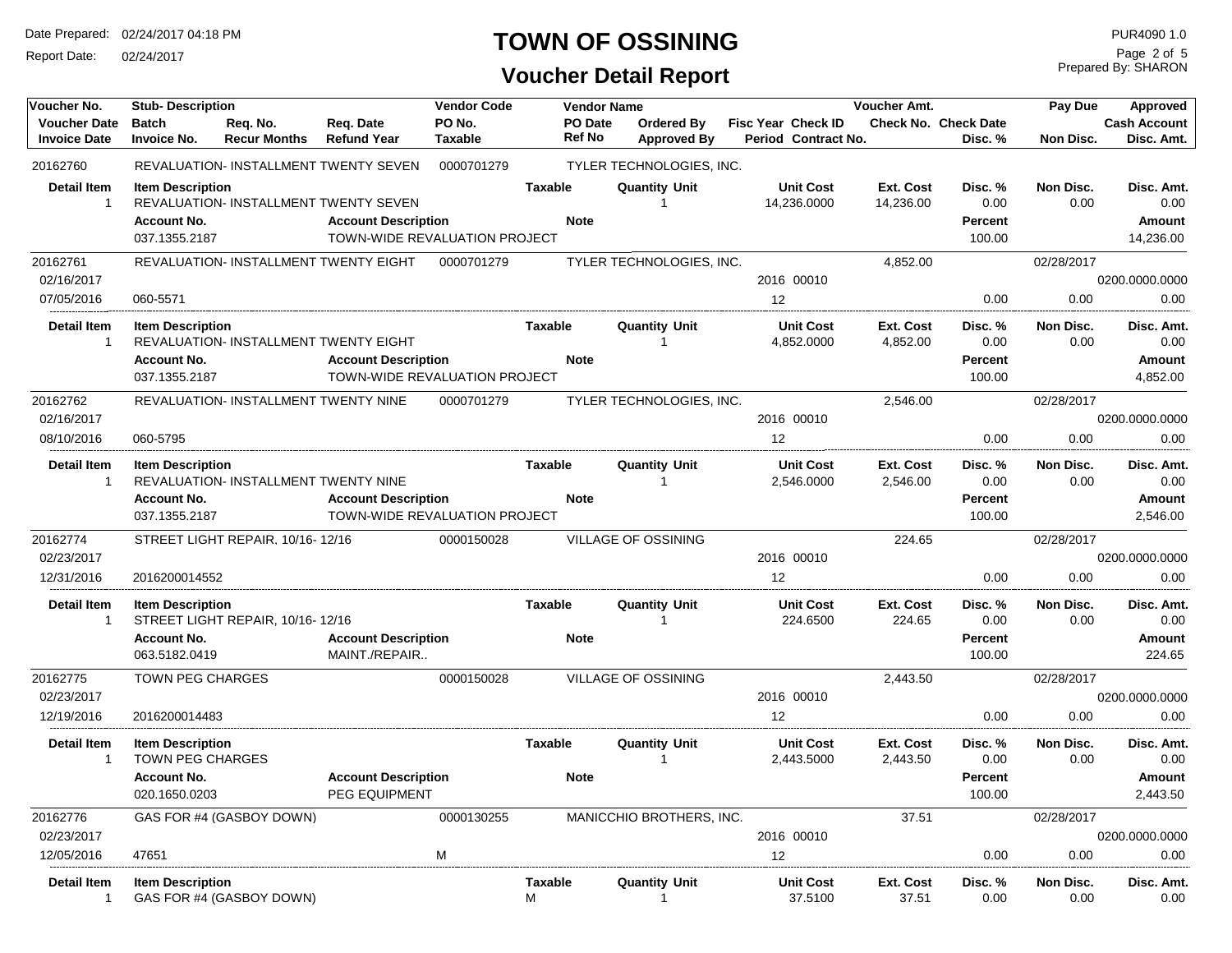Report Date: 02/24/2017

### **TOWN OF OSSINING**

Prepared By: SHARON Page 3 of 5

### **Voucher Detail Report**

| Voucher No.                                | <b>Stub-Description</b>                                        |                                              |                                                                                                         | <b>Vendor Code</b>       |                     | <b>Vendor Name</b>       |                                  |    |                                                  | Voucher Amt.          |                                        | Pay Due           | Approved                                        |
|--------------------------------------------|----------------------------------------------------------------|----------------------------------------------|---------------------------------------------------------------------------------------------------------|--------------------------|---------------------|--------------------------|----------------------------------|----|--------------------------------------------------|-----------------------|----------------------------------------|-------------------|-------------------------------------------------|
| <b>Voucher Date</b><br><b>Invoice Date</b> | <b>Batch</b><br><b>Invoice No.</b>                             | Req. No.<br><b>Recur Months</b>              | Reg. Date<br><b>Refund Year</b>                                                                         | PO No.<br><b>Taxable</b> |                     | <b>PO</b> Date<br>Ref No | Ordered By<br><b>Approved By</b> |    | <b>Fisc Year Check ID</b><br>Period Contract No. |                       | <b>Check No. Check Date</b><br>Disc. % | Non Disc.         | <b>Cash Account</b><br>Disc. Amt.               |
| 20162776                                   |                                                                | GAS FOR #4 (GASBOY DOWN)                     |                                                                                                         | 0000130255               |                     |                          | MANICCHIO BROTHERS, INC.         |    |                                                  |                       |                                        |                   |                                                 |
|                                            | <b>Account No.</b><br>010.6772.0411                            |                                              | <b>Account Description</b><br>GASOLINE                                                                  |                          |                     | <b>Note</b>              |                                  |    |                                                  |                       | <b>Percent</b><br>100.00               |                   | Amount<br>37.51                                 |
| 20162777                                   |                                                                | SUMMER 2016 SOFTBALL UMPIRING                |                                                                                                         | 0000701536               |                     | WOLFE, JAMES             |                                  |    |                                                  | 200.00                |                                        | 02/28/2017        |                                                 |
| 02/23/2017                                 |                                                                |                                              |                                                                                                         |                          |                     |                          |                                  |    | 2016 00010                                       |                       |                                        |                   | 0200.0000.0000                                  |
|                                            |                                                                |                                              |                                                                                                         | м                        |                     |                          |                                  | 12 |                                                  |                       | 0.00                                   | 0.00              | 0.00                                            |
| Multi Inv Num                              |                                                                | <b>Multi Inv Date</b>                        |                                                                                                         | Multi Inv Amt.           |                     |                          | <b>Multi Inv Stub Desc</b>       |    |                                                  |                       |                                        |                   |                                                 |
| 10262016                                   |                                                                | 10/26/2016                                   |                                                                                                         | 50.00                    |                     | 10/26                    |                                  |    |                                                  |                       |                                        |                   |                                                 |
| 10282016                                   |                                                                | 10/28/2016                                   |                                                                                                         | 50.00                    |                     | 10/28                    |                                  |    |                                                  |                       |                                        |                   |                                                 |
| 10292016                                   |                                                                | 10/29/2016                                   |                                                                                                         | 100.00                   |                     | 10/29                    |                                  |    |                                                  |                       |                                        |                   |                                                 |
| <b>Detail Item</b><br>1                    | <b>Item Description</b>                                        | SUMMER 2016 SOFTBALL UMPIRING                |                                                                                                         |                          | <b>Taxable</b><br>М |                          | <b>Quantity Unit</b>             |    | <b>Unit Cost</b><br>200.0000                     | Ext. Cost<br>200.00   | Disc. %<br>0.00                        | Non Disc.<br>0.00 | Disc. Amt.<br>0.00                              |
|                                            | <b>Account No.</b>                                             |                                              | <b>Account Description</b>                                                                              |                          |                     | <b>Note</b>              |                                  |    |                                                  |                       | Percent                                |                   | Amount                                          |
|                                            | 010.7310.0475                                                  |                                              | TOWN GENERAL-RECREATION<br>PROGRAMS-CONTRACTUAL                                                         |                          |                     |                          |                                  |    |                                                  |                       | 100.00                                 |                   | 200.00                                          |
| 20162778                                   |                                                                |                                              | ENGINEERING SERVICES FOR DESIGN AND CON 0000701019                                                      |                          |                     | <b>ENGINEERS</b>         | CHARLES A. MANGANARO, CONSULTING |    |                                                  | 2,187.50              |                                        | 02/28/2017        |                                                 |
| 02/23/2017                                 |                                                                |                                              |                                                                                                         | 5136                     |                     | 06/01/2016               |                                  |    | 2016 00010                                       |                       |                                        |                   | 0200.0000.0000                                  |
| 10/27/2016                                 | 10441                                                          |                                              |                                                                                                         | М                        |                     |                          |                                  | 12 |                                                  |                       | 0.00                                   | 0.00              | 0.00                                            |
| <b>Detail Item</b><br>1                    | <b>Item Description</b><br>SANITARY MANHOLES                   |                                              | ENGINEERING SERVICES FOR DESIGN AND CONSTRUCTION<br>TO RELOCATE 8" SEWER MAIN AND INSTALLATION OF NEW   |                          | Taxable<br>м        |                          | <b>Quantity Unit</b><br>$\Omega$ |    | <b>Unit Cost</b><br>0.0000                       | Ext. Cost<br>2,187.50 | Disc. %<br>0.00                        | Non Disc.<br>0.00 | Disc. Amt.<br>0.00                              |
|                                            | <b>Account No.</b>                                             |                                              | <b>Account Description</b>                                                                              |                          |                     | <b>Note</b>              |                                  |    |                                                  |                       | Percent                                |                   | Amount                                          |
|                                            | 037.8120.2198                                                  |                                              | 2016 SANITARY SEWER<br><b>IMPROVEMENTS</b>                                                              |                          |                     |                          |                                  |    |                                                  |                       | 100.00                                 |                   | 2,187.50                                        |
| 20162779                                   |                                                                | <b>COURT OFFICER SERVICES, FEBRUARY 2016</b> |                                                                                                         | 0000150028               |                     |                          | VILLAGE OF OSSINING              |    |                                                  | 585.00                |                                        | 02/28/2017        |                                                 |
| 02/23/2017                                 |                                                                |                                              |                                                                                                         |                          |                     |                          |                                  |    | 2016 00010                                       |                       |                                        |                   | 0200.0000.0000                                  |
| 03/04/2016                                 | 03042016                                                       |                                              |                                                                                                         |                          |                     |                          |                                  | 12 |                                                  |                       | 0.00                                   | 0.00              | 0.00                                            |
| <b>Detail Item</b><br>1                    | <b>Item Description</b>                                        | COURT OFFICER SERVICES, FEBRUARY 2016        |                                                                                                         |                          | Taxable             |                          | <b>Quantity Unit</b>             |    | <b>Unit Cost</b><br>585.0000                     | Ext. Cost<br>585.00   | Disc. %<br>0.00                        | Non Disc.<br>0.00 | Disc. Amt.<br>0.00                              |
|                                            | <b>Account No.</b>                                             |                                              | <b>Account Description</b>                                                                              |                          |                     | <b>Note</b>              |                                  |    |                                                  |                       | <b>Percent</b>                         |                   | Amount                                          |
|                                            | 010.1110.0454                                                  |                                              | <b>COURT SECURITY</b>                                                                                   |                          |                     |                          |                                  |    |                                                  |                       |                                        |                   | 390.00                                          |
|                                            | 010.1130.0454                                                  |                                              | <b>COURT SECURITY</b>                                                                                   |                          |                     |                          |                                  |    |                                                  |                       |                                        |                   | 195.00                                          |
| 20162780                                   |                                                                |                                              | COURT OFFICER SERVICES, SEPTEMBER- DECE 0000150028                                                      |                          |                     |                          | <b>VILLAGE OF OSSINING</b>       |    |                                                  | 6,272.50              |                                        | 02/28/2017        |                                                 |
| 02/23/2017                                 |                                                                |                                              |                                                                                                         |                          |                     |                          |                                  |    | 2016 00010                                       |                       |                                        |                   | 0200.0000.0000                                  |
| 12/31/2016                                 | 2016200014557                                                  |                                              |                                                                                                         |                          |                     |                          |                                  | 12 |                                                  |                       | 0.00                                   | 0.00              | 0.00                                            |
| <b>Detail Item</b><br>$\mathbf 1$          | <b>Item Description</b><br><b>Account No.</b><br>010.1110.0454 |                                              | COURT OFFICER SERVICES, SEPTEMBER- DECEMBER 2016<br><b>Account Description</b><br><b>COURT SECURITY</b> |                          | Taxable             | <b>Note</b>              | <b>Quantity Unit</b>             |    | <b>Unit Cost</b><br>6,272.5000                   | Ext. Cost<br>6,272.50 | Disc. %<br>0.00<br><b>Percent</b>      | Non Disc.<br>0.00 | Disc. Amt.<br>0.00<br><b>Amount</b><br>3,445.00 |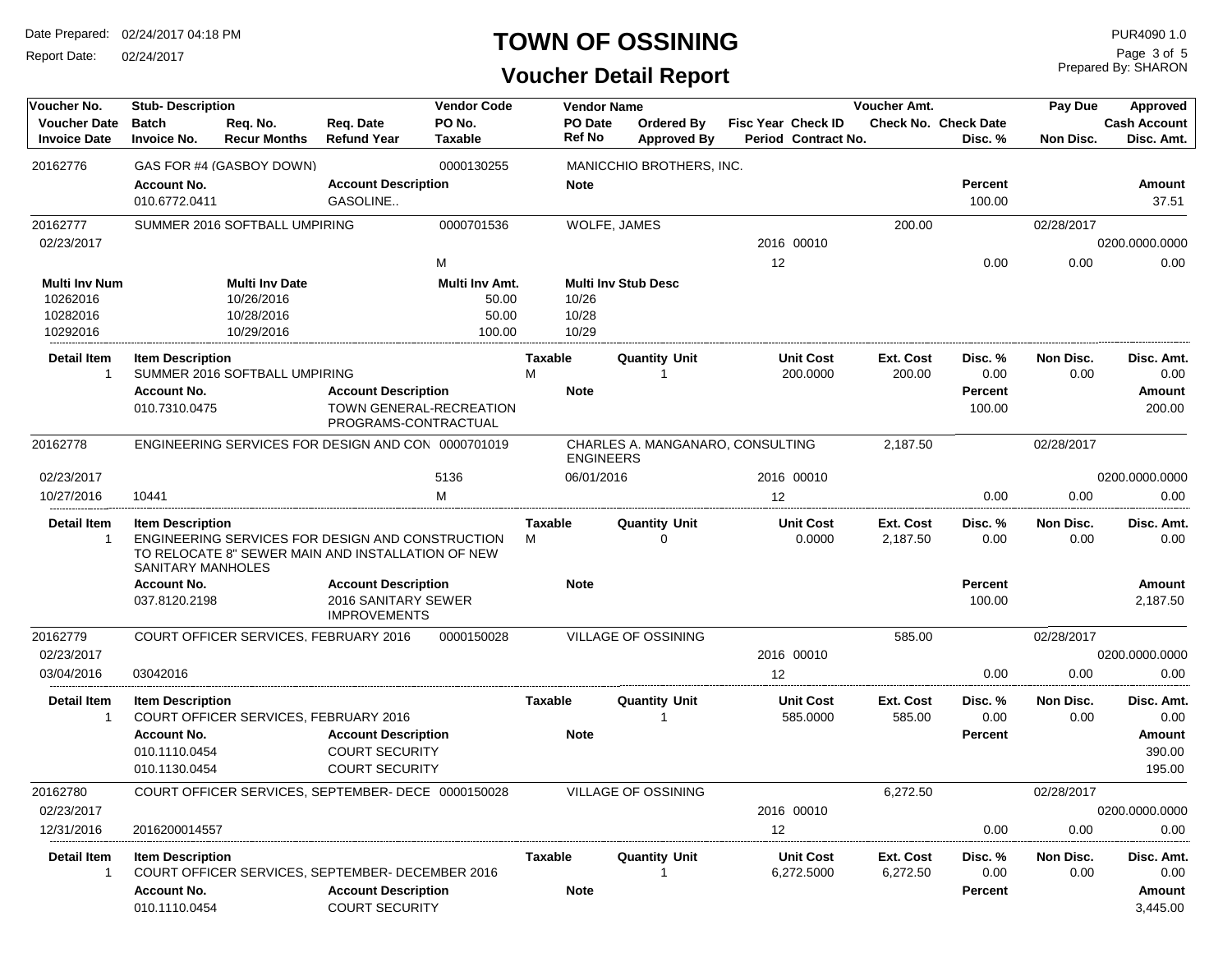Report Date: 02/24/2017

#### **TOWN OF OSSINING**

Prepared By: SHARON Page 4 of 5

#### **Voucher Detail Report**

| Voucher No.                                | <b>Stub-Description</b>             |                                 |                                                                                                    | <b>Vendor Code</b> | <b>Vendor Name</b> |                            |                                                  | <b>Voucher Amt.</b>              |                                        | Pay Due           | Approved                          |
|--------------------------------------------|-------------------------------------|---------------------------------|----------------------------------------------------------------------------------------------------|--------------------|--------------------|----------------------------|--------------------------------------------------|----------------------------------|----------------------------------------|-------------------|-----------------------------------|
| <b>Voucher Date</b><br><b>Invoice Date</b> | Batch<br><b>Invoice No.</b>         | Reg. No.<br><b>Recur Months</b> | Reg. Date<br><b>Refund Year</b>                                                                    | PO No.<br>Taxable  | PO Date<br>Ref No  | Ordered By<br>Approved By  | <b>Fisc Year Check ID</b><br>Period Contract No. |                                  | <b>Check No. Check Date</b><br>Disc. % | Non Disc.         | <b>Cash Account</b><br>Disc. Amt. |
| 20162780                                   |                                     |                                 | COURT OFFICER SERVICES, SEPTEMBER- DECE 0000150028                                                 |                    |                    | <b>VILLAGE OF OSSINING</b> |                                                  |                                  |                                        |                   |                                   |
|                                            | <b>Account No.</b><br>010.1130.0454 |                                 | <b>Account Description</b><br><b>COURT SECURITY</b>                                                |                    | <b>Note</b>        |                            |                                                  |                                  | <b>Percent</b>                         |                   | Amount<br>2,827.50                |
| 20162781                                   |                                     |                                 | TRUCK 52 - ASSORTED PARTS - SEALS, BEARIN( 0000010049                                              |                    |                    | ARKEL MOTORS, INC.         |                                                  | 6,589.53                         |                                        | 02/28/2017        |                                   |
| 02/24/2017                                 |                                     | 93                              | 12/21/2016                                                                                         | 5180               |                    | 12/27/2016 FRANCI          | 2016 00010                                       |                                  |                                        |                   | 0200.0000.0000                    |
| 12/21/2016                                 | 194233                              |                                 |                                                                                                    |                    |                    |                            | 12                                               |                                  | 0.00                                   | 0.00              | 0.00                              |
| Detail Item                                | <b>Item Description</b>             | SHIELD BRK, U JOINT, AND MORE   | TRUCK 52 - ASSORTED PARTS - SEALS, BEARINGS, BALL<br>STUDS, WASHER/NUT LOCKS, SEAL HUB, ROD ASSY., |                    | <b>Taxable</b>     | <b>Quantity Unit</b>       | <b>Unit Cost</b>                                 | Ext. Cost<br>6,589.53            | Disc. %<br>0.00                        | Non Disc.<br>0.00 | Disc. Amt.<br>0.00                |
|                                            | <b>Account No.</b>                  |                                 | <b>Account Description</b>                                                                         |                    | Note               |                            |                                                  |                                  | <b>Percent</b>                         |                   | Amount                            |
|                                            | 031.5130.0449                       |                                 | PARTS/LABOR                                                                                        |                    |                    |                            |                                                  |                                  | 100.00                                 |                   | 6,589.53                          |
| <b>Total Vouchers reported:</b>            |                                     | 15                              |                                                                                                    |                    |                    |                            |                                                  | <b>Total GL Detail Reported</b>  |                                        |                   | 41,456.26                         |
|                                            |                                     |                                 |                                                                                                    |                    |                    |                            |                                                  | <b>Total Amount All Vouchers</b> |                                        |                   | 41.456.26                         |

| <b>Fund</b> | <b>Cash Item</b>               |                   |          |         |                      | -------- Direct Pay -- | ----- |              |
|-------------|--------------------------------|-------------------|----------|---------|----------------------|------------------------|-------|--------------|
|             |                                |                   | Regular  | Prepaid | <b>Wire Transfer</b> | Outstanding            | Paid  | <b>Total</b> |
|             | 010 - TOWN GENERAL             |                   |          |         |                      |                        |       |              |
|             | 0200.0000.0000                 | <b>TOWN</b>       | 8,146.95 | 0.00    | 0.00                 | 0.00                   | 0.00  | 8,146.95     |
|             |                                | <b>Fund Total</b> | 8,146.95 | 0.00    | 0.00                 | 0.00                   | 0.00  | 8,146.95     |
|             | 020 - TOWN OUTSIDE             |                   |          |         |                      |                        |       |              |
|             | 0200.0000.0000                 | <b>TOWN</b>       | 2,443.50 | 0.00    | 0.00                 | 0.00                   | 0.00  | 2,443.50     |
|             |                                | <b>Fund Total</b> | 2,443.50 | 0.00    | 0.00                 | 0.00                   | 0.00  | 2,443.50     |
|             | 031 - HIGHWAY                  |                   |          |         |                      |                        |       |              |
|             | 0200.0000.0000                 | <b>TOWN</b>       | 6,668.83 | 0.00    | 0.00                 | 0.00                   | 0.00  | 6,668.83     |
|             |                                | <b>Fund Total</b> | 6,668.83 | 0.00    | 0.00                 | 0.00                   | 0.00  | 6,668.83     |
|             | 032 - DALE CEMETERY TRUST FUND |                   |          |         |                      |                        |       |              |
|             | 0200.0000.0000                 | <b>TOWN</b>       | 150.83   | 0.00    | 0.00                 | 0.00                   | 0.00  | 150.83       |
|             |                                | <b>Fund Total</b> | 150.83   | 0.00    | 0.00                 | 0.00                   | 0.00  | 150.83       |